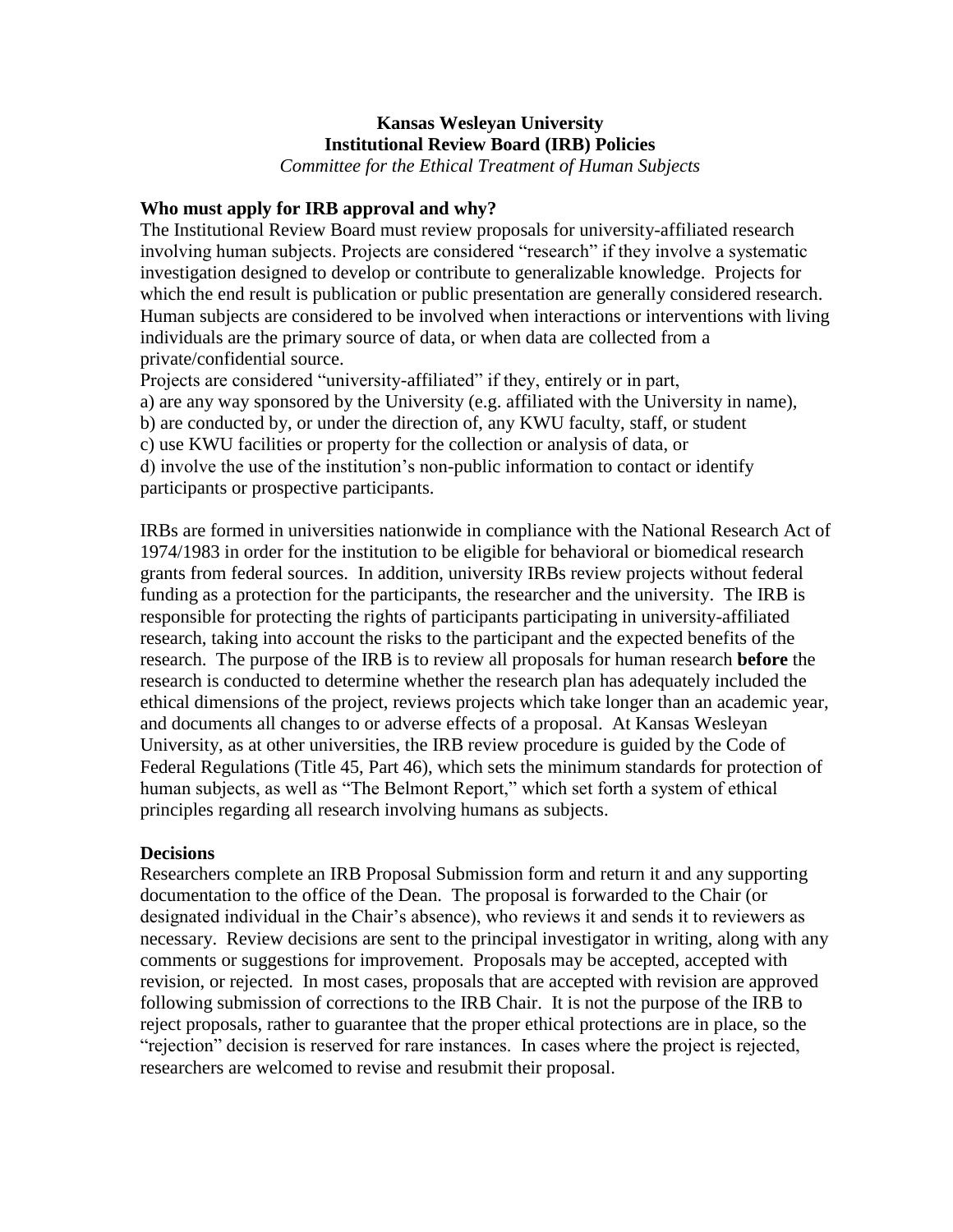#### **Types of Review**

Proposals fall into one of three categories: Exempt, Expedited, and Regular. Researchers may make recommendations as to the category of their proposals, but the IRB is ultimately responsible for determining the category of the submission. If a submission cannot be reasonably considered at one category, it is upgraded to the next higher category.

**Exempt**: Research that poses no risk to the subject and does not deal with sensitive or personal aspects of the subject's behavior may be exempt. *Exempt proposals still require submission of a proposal document and notice of approval*, but the process is much faster. Exempt proposals are reviewed by one member of the committee (usually the Chair), and cannot be rejected.

#### **Categories of Exempt Review**

1. Research conducted in established or commonly accepted educational settings, involving normal education practices, such as research on regular and special education strategies, or research on the effectiveness of or the comparison among instructional techniques, curricula, or classroom management methods. 2. Research involving the use of educational tests (cognitive, diagnostic, aptitude, achievement), survey procedures, interview procedures or observation of public behavior, *unless*: (a) information obtained is recorded in such a manner that individuals can be identified, directly or through identifiers linked to the individual; and (b) any disclosure of the individual's responses outside the research could reasonably place the subjects at risk of criminal or civil liability or be damaging to the individual's financial standing, employability, or reputation. The only exceptions are if: (a) participants are elected or appointed public officials or candidates for public office; or (b) federal statute(s) require(s) without exception that the confidentiality of the personally identifiable information will be maintained throughout the research and thereafter.

3. Research involving the collection or study of existing data, documents, records, pathological specimens, or diagnostic specimens, if these sources are publicly available or if the information is recorded by the investigator in such a manner that the participants cannot be identified, directly or through identifiers linked to the participant.

4. Research and demonstration projects which are conducted by or subject to the approval of department or agency heads, and which are designed to study, evaluate, or otherwise examine: (a) public benefit or service programs, (b) procedures for obtaining benefits or services under those programs; (c) possible changes in or alternatives to those programs or procedures; or (d) possible changes in methods or levels of services under those programs.

5. Taste and food quality evaluation and consumer acceptance studies, (a) if wholesome foods without additives are consumed or (b) if a food is consumed that contains a food ingredient at or below the level and for a use found to be safe, by the Food and Drug Administration or approved by the Environmental Protection Agency or the Food Safety and Inspection Service of the U.S. Department of Agriculture. *Research in Schools*: In order for a project involving educational research (conducted in classrooms) to be reviewed under the exempt category, the investigator must supply a letter from the appropriate school district official that certifies that the project meets the following conditions. The research activities will: (a) not differ in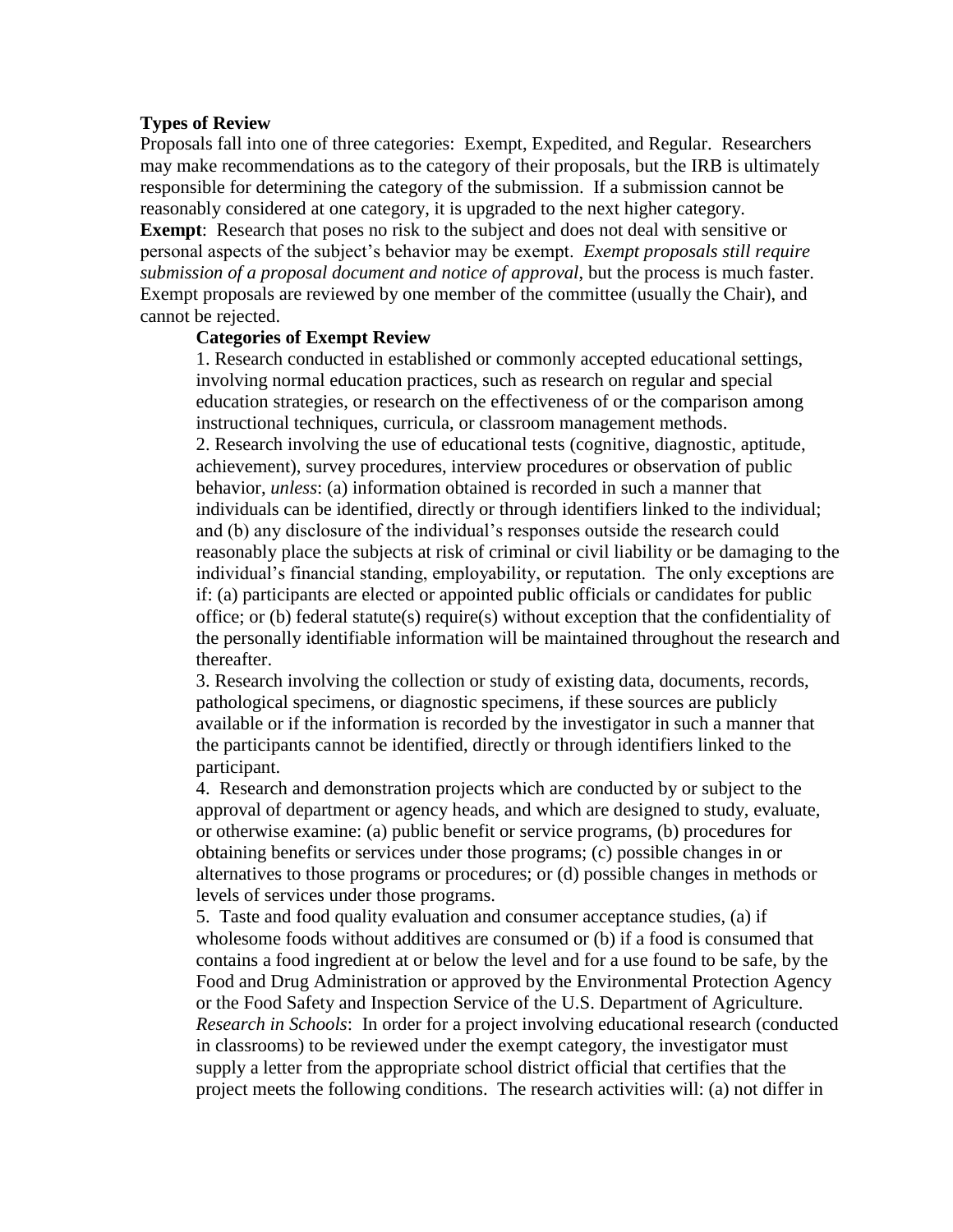any significant ways from the normal range of activities of the classroom, school or district; (b) involve only customary and con-controversial instructional goals; (c) not deny any students educational benefits they would otherwise receive; (d) promise direct benefits (at least in the form of evaluative information) to the classroom, school or district; (e) incorporate adequate safeguards to protect the privacy (anonymity or confidentiality) of all individuals who might be subjects of the research or (f) involve only existing data on students that is, or is to be rendered, non identity specific.

**Expedited:** Expedited proposals are reviewed by two members of the IRB in addition to the Chair, and approved unless one or both of those reviewers recommends rejection, in which case the proposal is sent for Regular review. Research activities may be expedited if they present no more than minimal risk to participants and involve procedures in one or more of the following categories:

1. Collection of data from voice, video, digital, or image recordings made for research purposes;

2. Research on individual or group characteristics or behaviors (including, but not limited to, research on perception, cognition, motivation, identity, language, communication, cultural beliefs or practices, and social behavior) or research employing survey, interview, oral history, focus group, program evaluation, human factors evaluation, or quality assurance methodologies, not otherwise considered exempt;

3. Research involving materials (data, documents, records, or specimens) that have been collected for non-research purposes (such as medical research or diagnosis); 4. Clinical studies of drugs or medical devices that do not require federal approval for their use;

5. Limited collection of blood samples (the lesser of 50ml or 3ml per kg in an 8-week period, collection no more than two times per week);

6. Collection of biological or physiological data and/or biological samples through non-invasive means.

7. Renewals of projects previously approved by the IRB.

**Regular:** Research activities that do not fit either the exempt or expedited classifications are submitted under regular review. Regular review is generally reserved for projects involving more than minimal risk to the participant or that involves vulnerable participants. Regular review involves discussion and vote before the full committee at its regular meeting. The researcher is invited to be present at the meeting to answer any questions from the committee members. The proposal is accepted if it is approved (completely or with revisions) by a majority of the committee, and a formal record is kept as to the number of votes for, against, and abstaining. Projects **must** go before regular review if they fall into one of the following categories:

1. Any research involving the use of *vulnerable participants* (participants who may not be able to make fully informed consent). Populations routinely considered to be vulnerable include: children under the age of 18, prisoners, pregnant women, persons not proficient in English, the mentally disabled, persons engaged in illegal activities, persons under treatment for an illness relevant to the project, and individuals who may risk retribution by a person with authority over them as a consequence of participation or non-participation in the study (e.g. employees, students in classes…).